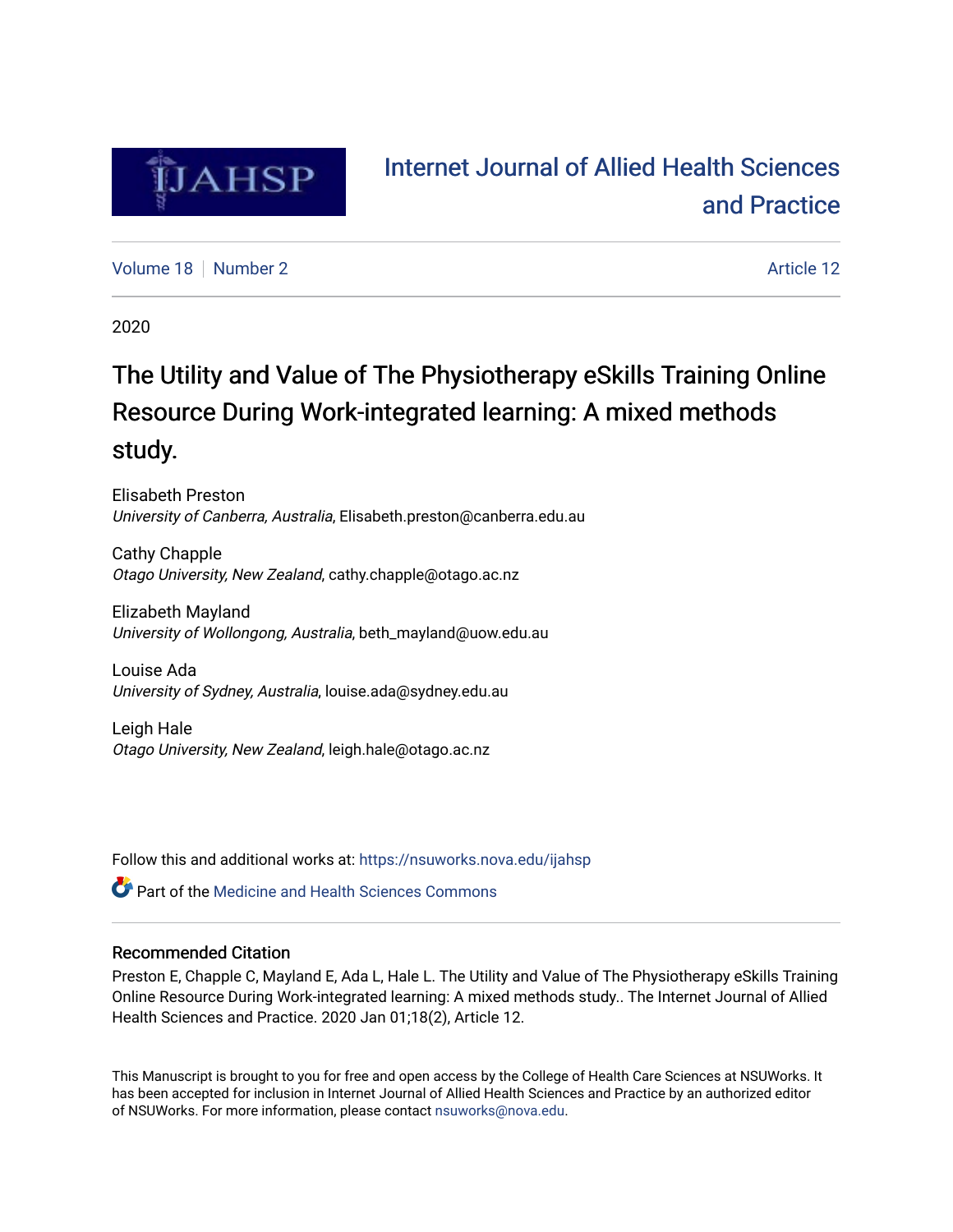## The Utility and Value of The Physiotherapy eSkills Training Online Resource During Work-integrated learning: A mixed methods study.

## **Abstract**

## **ABSTRACT**

Purpose: The purpose of this study was to determine the use and value of the Physiotherapy eSkills Training Online resource during work-integrated learning in naïve physiotherapy students. Method: A mixed methods study design was used. Participants: Forty-four final year physiotherapy students participating in neurological work-integrated learning units of study participated in this study. Intervention: Students had access to the Physiotherapy eSkills Training Online resource during their 6-week neurological workintegrated learning unit of study, which includes video footage and written information about 25 practical skills related to the physiotherapy management of stroke. Outcome Measures: Use of the Physiotherapy eSkills Training Online resource was examined by recording the number of hits on the resource, the number of students who accessed it, the number of times each student accessed it, and the time it was accessed. Students' perception of the value of the resource was explored through semi-structured interviews. Results: There were 46 hits on the resource, by 13 (30%) students during the neurological workintegrated learning unit of study. Ten students accessed the resource twice or more. Double the number of hits occurred outside of work hours compared with during work hours. Qualitative analysis revealed five themes regarding the low usage of the resource by students: content of the resource; learning style; learning behavior and expectations; technical issues; and practical issues. Conclusion: Use of the resource was low, with only a small number of students using the resource on a few occasions. Value of the resource could not be clearly established.

## Author Bio(s)

Elisabeth Preston, BPhty, MAppSc, PhD, is an Assistant Professor in the Discipline of Physiotherapy, Faculty of Health, at the University of Canberra, Australia.

Cathy Chapple, BSc (Hons), Grad Dip Phty, MMPhty, PhD, is a Senior Lecturer in the School of Physiotherapy at the University of Otago, New Zealand.

Elizabeth Mayland, MSc, PhD, is a Lecturer in occupational therapy in the Faculty of Social Sciences at the University of Wollongong, Australia.

Louise Ada, BSc, GradDipPhty, MA, PhD, is an Emeritus Professor in the Discipline of Physiotherapy, Faculty of Health Sciences at University of Sydney, Australia.

Leigh Hale, BSc (Physio), MSC, PhD, FNZCP, is a Professor and Dean of the School of Physiotherapy at the University of Otago, New Zealand.

## Acknowledgements

We would like to acknowledge the participants and clinical educators who volunteered to engage in this study.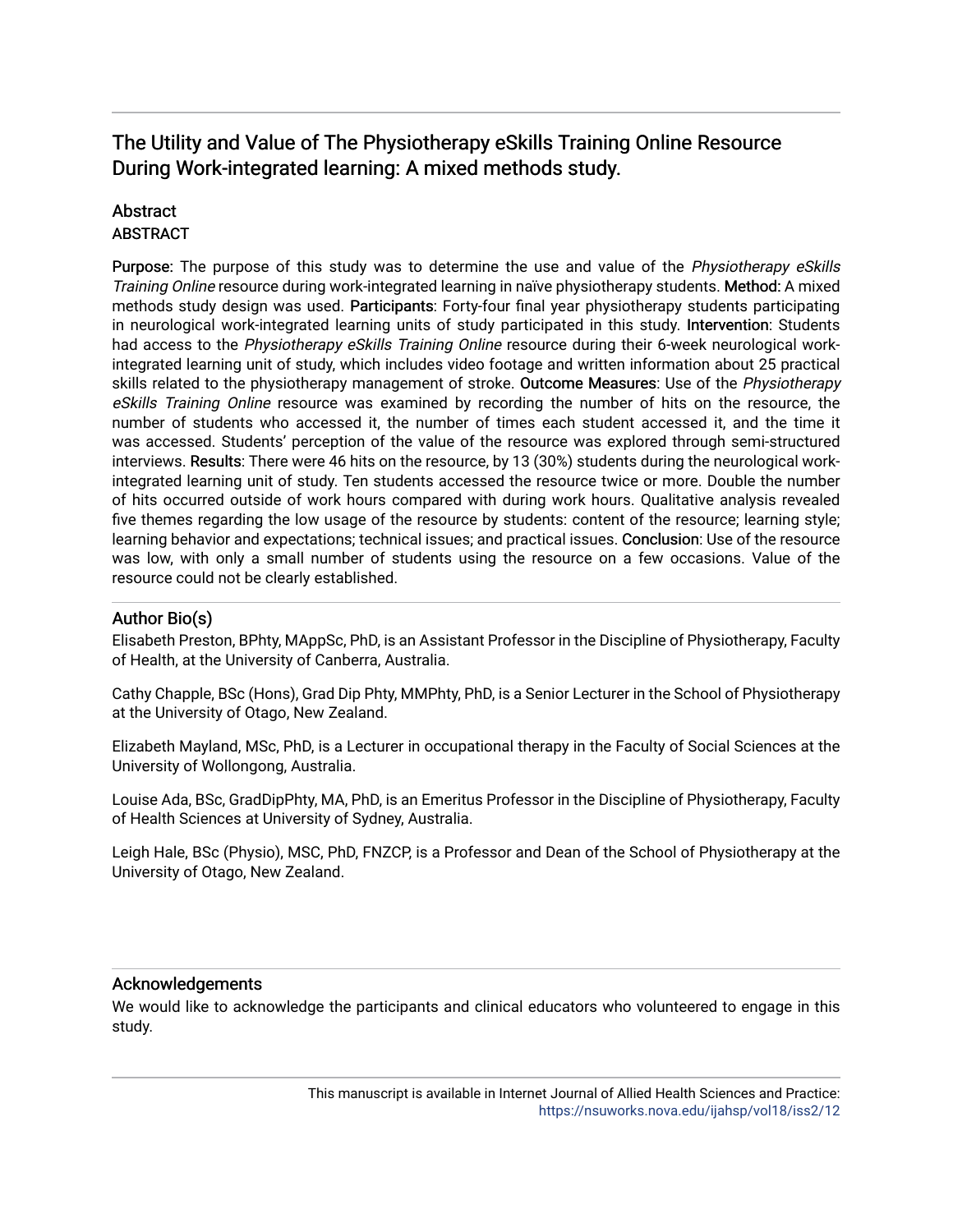

## The Internet Journal of Allied Health Sciences and Practice

*Dedicated to allied health professional practice and education* Vol. 18 No. 1 **ISSN 1540-580X**

## The Utility and Value of The Physiotherapy eSkills Training Online Resource During Work-integrated Learning: A mixed methods study.

Elisabeth Preston<sup>1</sup> Cathy Chapple<sup>2</sup> Elizabeth Mayland 3 Louise Ada<sup>4</sup> Leigh Hale<sup>2</sup>

- 1. University of Canberra<br>2. Otago University
- **Otago University**
- 3. University of Wollongong
- 4. University of Sydney

Australia 1,3,4 and New Zealand<sup>2</sup>

### **ABSTRACT**

**Purpose:** The purpose of this study was to determine the use and value of the *Physiotherapy eSkills Training Online* resource during work-integrated learning in naïve physiotherapy students. **Method:** A mixed methods study design was used. **Participants**: Forty-four final year physiotherapy students participating in neurological work-integrated learning units of study participated in this study. **Intervention**: Students had access to the *Physiotherapy eSkills Training Online* resource during their 6-week neurological work-integrated learning unit of study, which includes video footage and written information about 25 practical skills related to the physiotherapy management of stroke. **Outcome Measures**: Use of the *Physiotherapy eSkills Training Online* resource was examined by recording the number of hits on the resource, the number of students who accessed it, the number of times each student accessed it, and the time it was accessed. Students' perception of the value of the resource was explored through semi-structured interviews. **Results**: There were 46 hits on the resource, by 13 (30%) students during the neurological work-integrated learning unit of study. Ten students accessed the resource twice or more. Double the number of hits occurred outside of work hours compared with during work hours. Qualitative analysis revealed five themes regarding the low usage of the resource by students: content of the resource; learning style; learning behavior and expectations; technical issues; and practical issues. **Conclusion**: Use of the resource was low, with only a small number of students using the resource on a few occasions. Value of the resource could not be clearly established.

**Keywords:** students, physical therapy specialty, education, stroke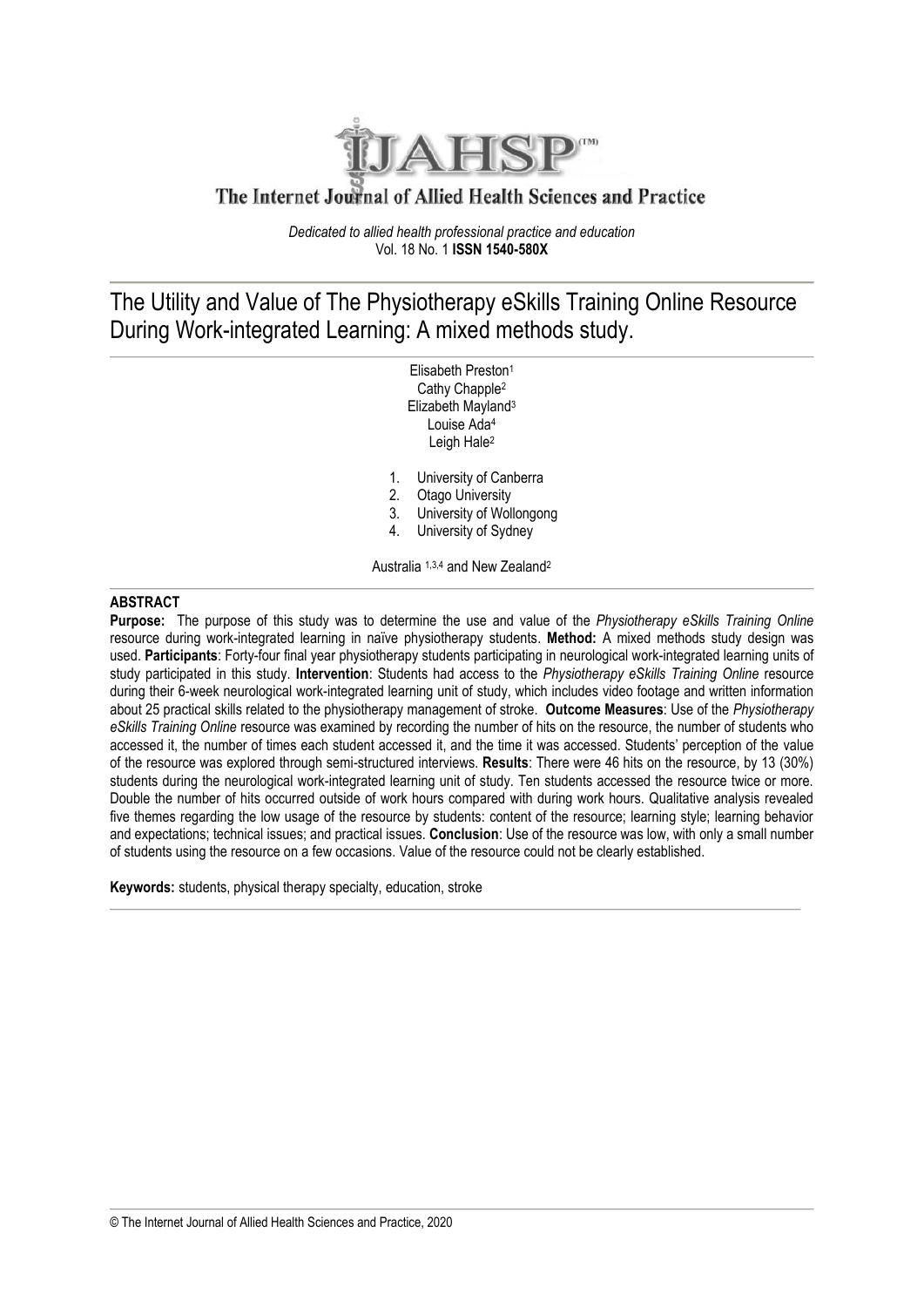#### **INTRODUCTION**

Physiotherapy students are required to learn the practical skills needed for stroke rehabilitation in order to improve outcomes for stroke survivors. Until recently, practical skills in physiotherapy curricula have been taught by live demonstration, followed by practice and feedback, in a manner determined by classroom and time constraints. This leaves students to revise practical skills outside class time based on memory or on hand-written, potentially inaccurate, notes. E-learning may be a feasible strategy for overcoming these problems.

E-learning is now well accepted, improves confidence in skills, improves self-rated performance of skills, and is often preferred by learners over other modes of education.1-3 Furthermore, it can appear more authentic for learning practical skills because the clinical context can be embedded into video demonstrations and patient simulation. Video modelling is an effective tool for learning practical skills in a range of contexts: from learning gymnastics to retraining smiling in people after facial palsy.<sup>4,5</sup> A randomised trial with medical students demonstrated that online simulation significantly increased the reliability of measuring haematocrit levels in blood, as well as improving students' perceptions regarding procedure difficulty. 6 E-learning was also found to be highly satisfying by students<sup>6</sup>. An e-learning resource incorporating clinical scenarios, video demonstrations, and podcasts was found to be highly accessible and satisfactory in a population of surgeons, with 8000 hits registered over a 6-week period.<sup>7</sup> Almost half the hits were accounted for by the clinical scenarios, suggesting a preference for learning in a "real" context.

In light of these studies, it is feasible that e-learning that embeds video demonstrations with therapist/patient interactions may be effective in enhancing learning of practical skills. It may provide physiotherapy students with control over practice conditions, thereby facilitating learning of skills related to stroke rehabilitation. In 2012, Preston et al examined the *Physiotherapy eSkills Training Online* resource (see Figure 1), which includes video simulations and supportive text for practical skills related to neurological physiotherapy, and found that students who had access to the resource scored higher on their practical examination than students who had usual teaching only (i.e. live demonstration of practical skills)<sup>8</sup>. In this study, the *Physiotherapy eSkills Training Online* resource was embedded in the neurological physiotherapy curriculum and utilized during weekly tutorials. Students' initial access to the resource occurred at least 12 months prior to students attending work-integrated learning and was the key resource for learning examinable practical skills. However, the study did not examine influence of the e-learning resource during work-integrated learning.



**Figure 1.** The Physiotherapy eSkills Training Online menu page where students can select the specific practical skill.

To determine whether the *Physiotherapy eSkills Training Online* resource can facilitate the transition from the academic to clinical setting, the resource was examined at a different university, where students were naïve to the resource. Specifically, this study aimed to examine the use and value of the *Physiotherapy eSkills Training Online* resource during work-integrated learning in resource-naïve physiotherapy students.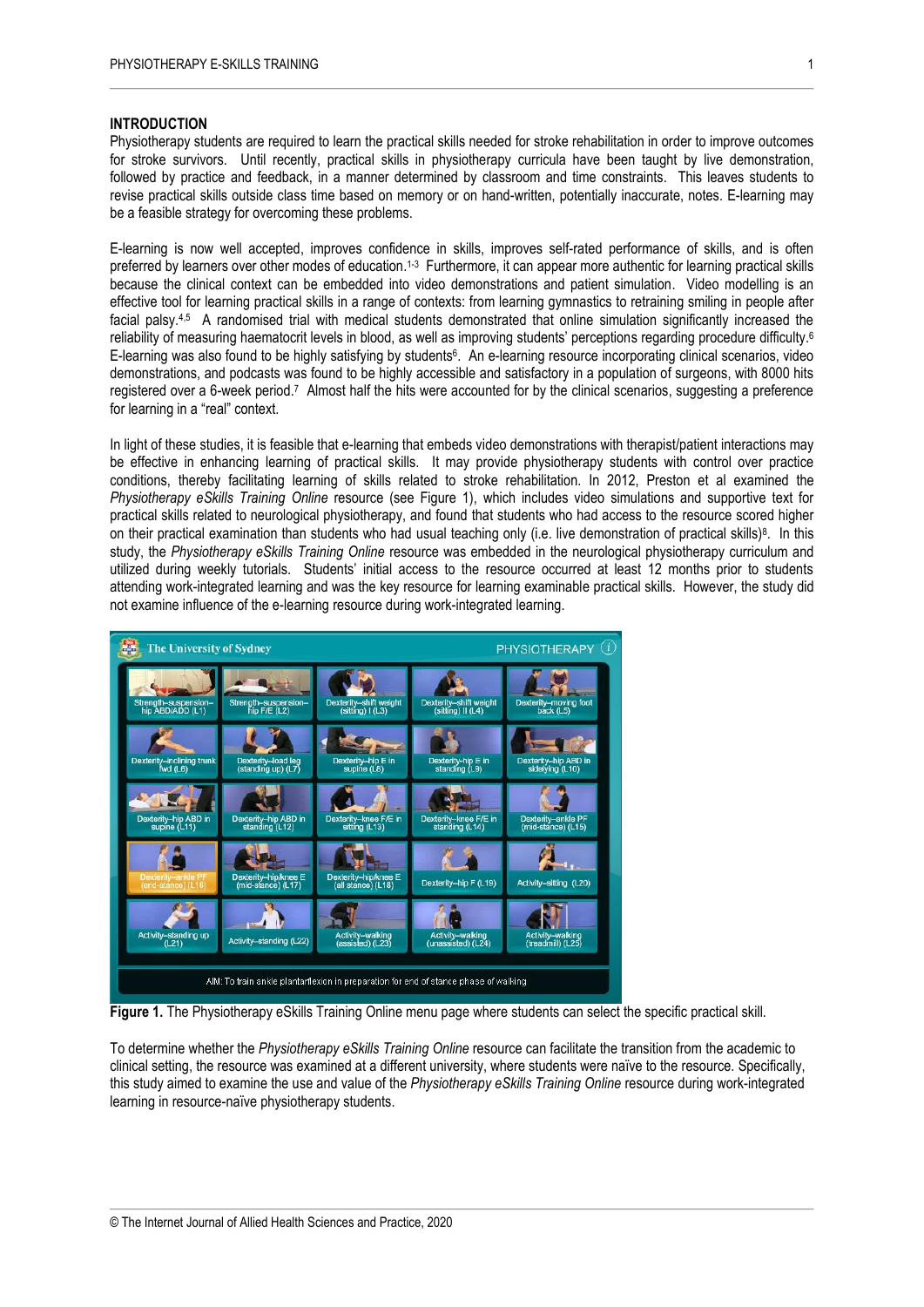#### **METHOD**

#### **Design**

A mixed methods study was carried out using a sequential explanatory strategy. 9 Participants were recruited from students enrolled in the final year of a 4-year undergraduate physiotherapy program in New Zealand (not the university where the resource was developed), where 4<sup>th</sup> year is primarily comprised of work-integrated learning. Four sites each offer 5 x 6-week neurological work-integrated learning units of study across the year. Ten of these 20 units of study were randomly chosen to evaluate the *Physiotherapy eSkills Training Online* resource. All physiotherapy students (n=120) enrolled in the final year who were undertaking a neurological work-integrated learning unit of study at one of these sites were invited to participate. At the beginning of the unit of study, students attended a one-hour tutorial about the *Physiotherapy eSkills Training Online*  resource. The tutorial consisted of 1) an overview of the resource and its components, 2) instructions on how to access it, and 3) demonstrations on how to use the resource to plan an intervention for a patient. This was the students' first exposure to the resource, and they were informed that they would have access to the *Physiotherapy eSkills Training Online* resource in addition to usual resources during the neurological work-integrated learning unit of study. A subset of participants ( $n = 8$ ) undertook a semi-structured interview after completion of their neurological work-integrated learning unit of study. Ethical approval was obtained from the human research ethics committee of the university (Ref: SoP/EC/2015/10). All participants were provided with written information about the aims of the study and gave written informed consent.

#### **Participants**

All students attending the neurological work-integrated learning units of study chosen to test the resource were invited to participate. Purposive sampling to cover a range of academic ability (based on their neurological work-integrated learning unit performance and marks) was used to identify a subset of the total sample to undertake a semi-structured interview. Thirteen participants from the group randomised to the intervention group were approached by email and invited to participate in a short interview about their experiences with the *Physiotherapy eSkills Training Online* resource. Eight individuals agreed to participate.

#### **Setting**

Students were exposed to a range of settings during their neurological work-integrated learning unit of study. This included inpatient, outpatient, and community settings providing services for patients with acute and chronic neurological and general medical conditions.

#### **Intervention**

The *Physiotherapy eSkills Training Online* resource incorporates 88 practical skills related to neurological physiotherapy, including practical skills related to the management of stroke, cerebellar ataxia, Parkinson's disease, spinal cord injury, and traumatic brain injury. For each practical skill, the resource includes 1) an on-demand web-streamed high-quality video-clip of therapist-patient interaction; 2) text describing the aim, rationale, equipment, key points, common errors and methods of progression; and 3) a downloadable PDF document incorporating the online text information and a still image of the videoclip (Figure 2). For this study, participants had access to the 25 practical skills for management of stroke. Usual resources for the neurological clinical placement included lecture notes, manuals, and other recommended sources of information.

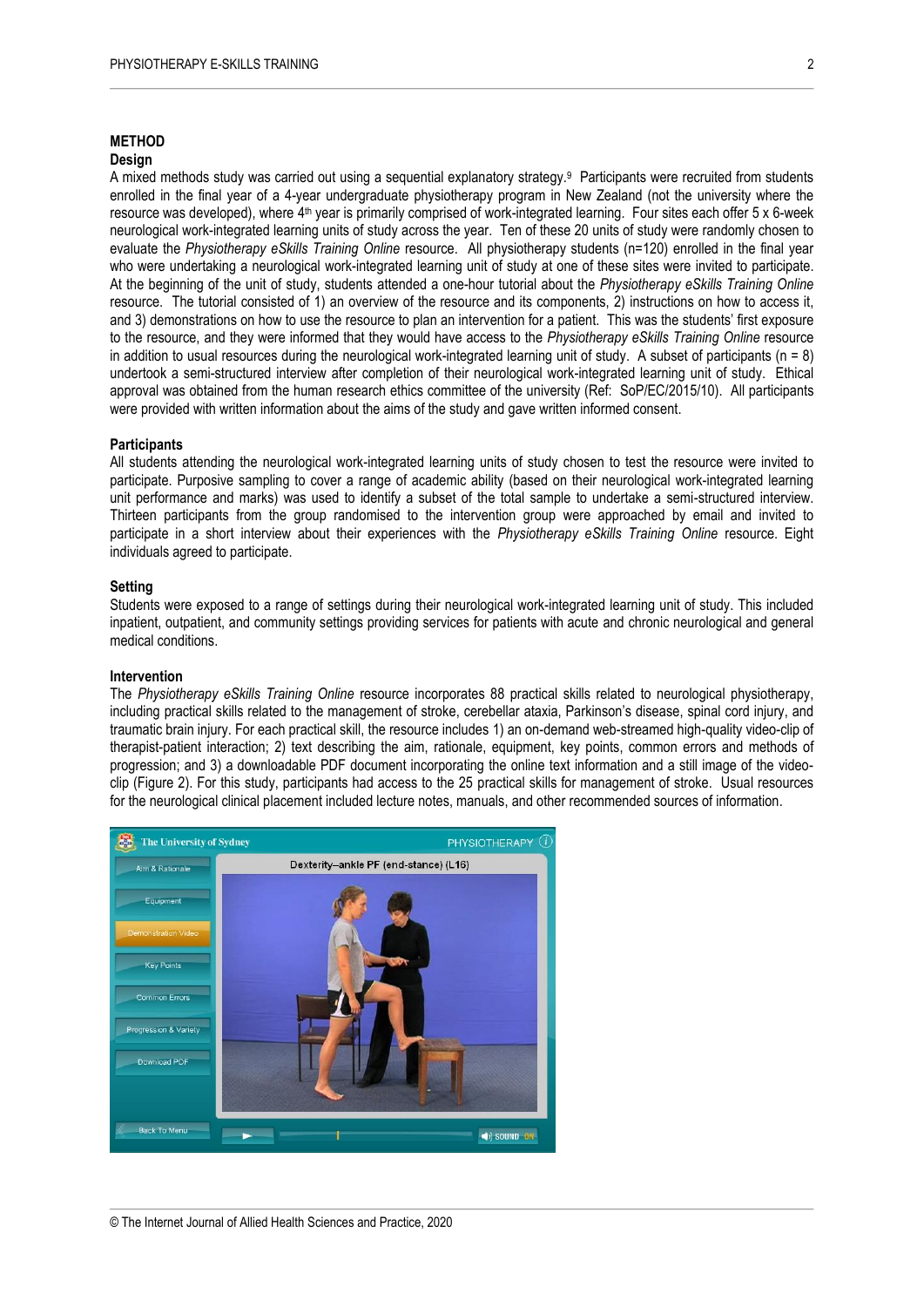**Figure 2.** The webpage for an individual practical skill from the *Physiotherapy eSkills Training Online* resource, highlighting the demonstration video, and including menu buttons for the Aim and Rationale, Equipment, Key Points, Common Errors, Progression and Variety, and a Downloadable PDF.

#### **Outcome Measures**

*Use* of the *Physiotherapy eSkills Training Online* resource was examined by recording the number of hits on the resources, as well as the number of students who accessed it, the number of times it was accessed by each student, and the time of day it was accessed.

Students' perception of the *value* of the online learning resource, as well as their ability to integrate it into their learning, was explored through semi-structured interviews (see Figure 3 for interview questions). Interviews were conducted either in person ( $n = 4$ ) or via skype ( $n = 4$ ) for up to 30 minutes by a member of the research team not involved in clinical education (EM). They were audiotaped and transcribed verbatim. Students were recruited for interviews until data saturation was reached.

- 1. What was the most valuable resource for your neuro clinical placement?
- 2. Tell me how valuable the eskills resource was for your neuro clinical placement?
- 3. Describe any context/situations in which you found the eskills videos useful?
- 4. Describe the aspects of the eskills resource which you found valuable? In what way/s was the eskills resource valuable?
- 5. How, where, when did you access the eskills resource?
- 6. How could it be made more useful?
- 7. Are there any ways in which the eskills resource might be useful in the future?

**Figure 3.** Semi-structured interview questions.

#### **Data Analysis**

The number of hits on the resources, as well as the number of students who accessed it, the number of times it was accessed by each student, and the time it was accessed were presented.

The General Inductive Approach was used to analyse the interviews, and was conducted by the interviewer (EM).<sup>10</sup> This method was selected because it is a pragmatic approach to data analysis in health settings in that analysis is driven by the objectives of the research. The transcripts were read to identify codes within the data related to the value of the *Physiotherapy eSkills Training Online* resource. Multiple codes were then collapsed and grouped into themes.

As a sequential explanatory strategy was used in this study, the quantitative data were first collected and analysed. This was followed by collection and analysis of the qualitative data with the aim of explaining the quantitative findings. 9 .

#### **RESULTS**

#### **Flow of Participants Through the Study**

One-hundred and twenty students were invited to participate in the study and 44 consented to participate. Thirteen students were invited to participate in the semi-structured interview and 8 agreed to participate. On average, students were 25.3 (SD 3.7) years old, and 38 (83%) were female.

#### **Use of the Physiotherapy eSkills Training Online Resource**

The online resource had 46 hits. Thirteen students (30%) accessed the online resource over the period of the 6-week neurological work-integrated learning unit of study: 3 students accessed the resource once, 5 students accessed the resource twice, and 5 students accessed the resource more than 3 times. Fifteen hits occurred during work hours (i.e. between 9am and 5pm) and 29 hits occurred outside of work hours.

#### **Value of the Physiotherapy eSkills Training Online Resource**

Given that very few students accessed the *Physiotherapy eSkills Training Online* resource, the focus of the semi-structured interviews shifted to an examination of why students did not use the resource. Analysis of the data from the semi-structured interviews revealed 5 themes: content of the resource; learning style; learning behavior and expectations; technical issues; and practical issues.

#### *Theme 1: Content of resource*

Students perceived that the the *Physiotherapy eSkills Training Online* resource was useful as a starting point for preparing for clinical placement.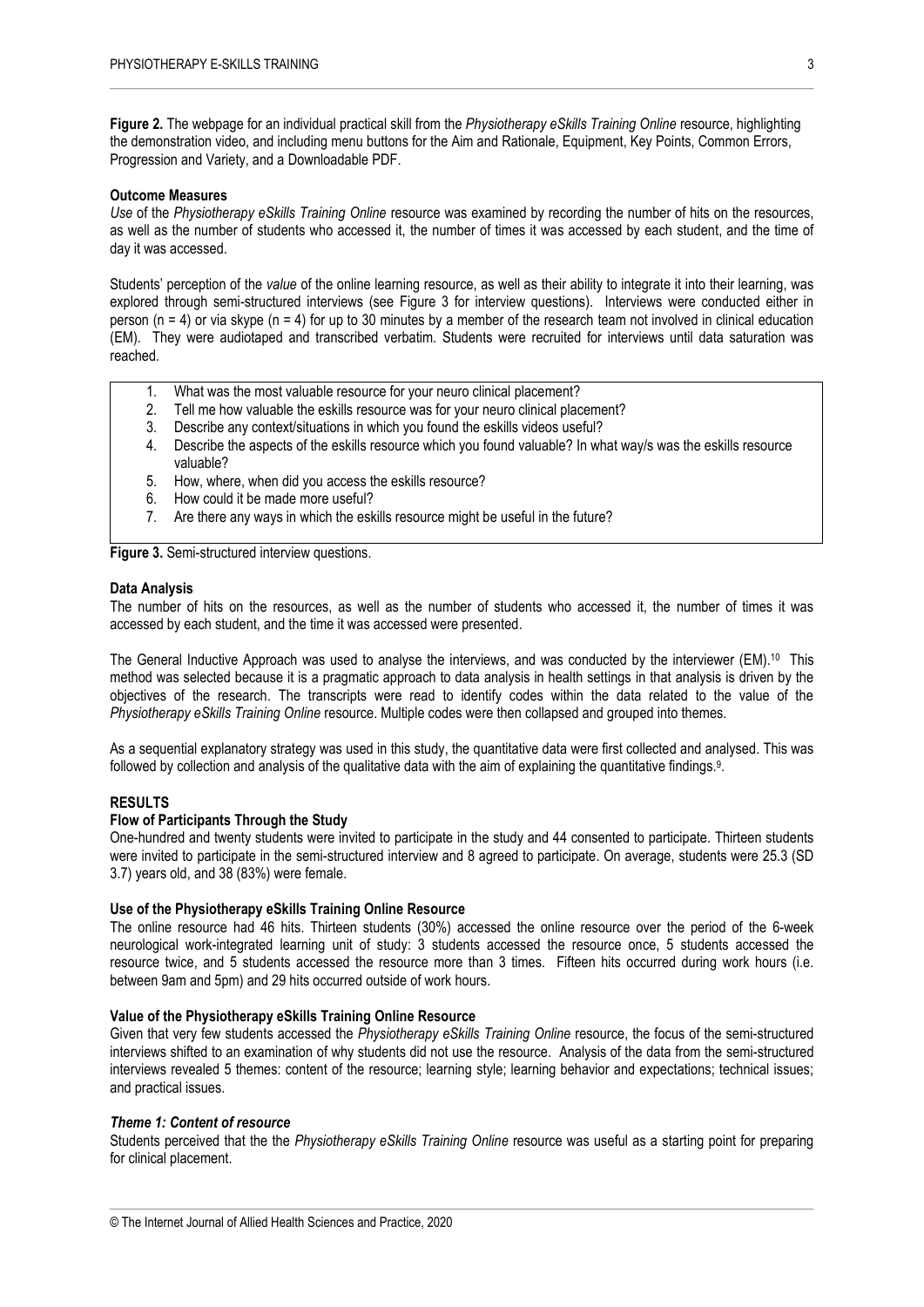*"It kind of can just give you a starting point, and, you know set your focus, and kind of help your targets and things." (Yvette)*

*"I actually did use the e-neuro learning as well, like a little look at it really quickly before I started… it was actually, yeah it was good to just have an idea of quick little things that you could do with patients. That was a good starting point, I think." (Kim)*

However, students felt that the resource was not always relevant to the clinical population and had limited scope.

*"It was a very, like, particular impairment that they had, like one aspect that was going wrong with their walking and you'd focus on that one thing, whereas a lot of the patients I was doing, we kinda like, expecially 'cause we're running a short amount of time we kinda have to do it more so we're doing the whole limb and working on everything together." (Bronwen)* 

#### *Theme 2: Learning style*

The learning style of students appeared to influence their decision about whether to use the *Physiotherapy eSkills Training Online* resource. A majority of students perceived the videos embedded in the resource to be useful in developing practical skills while on clinical.

*"I liked that they kind of had…an actual patient, and they were demonstrating it. And so like, you get, take that visual, 'cause I'm quite a visual person. So, when I get a whole list of complicated instructions, it's hard for me to follow. I kind of zone out a little bit. So, seeing them actually performing the movements made a lot more sense for my brain, in terms of…perceiving how I was supposed to complete the treatment technique, than just reading through the list." (Clare)*

However, students also felt they could rely on the clinical educator as the primary resource for developing practical skills during the neurological work-integrated learning unit of study because 1) they trusted their clinical educators' judgment, 2) their clinical educators set up the learning experience to give them ideas, 3) they did not trust their own interpretations of information, so they preferred to get feedback from more experienced clinicians, and 4) they valued the immediate feedback from a discussion.

*"Our supervisor, she ran weekly tutes that we did with her…if she came up with…overall treatment ideas, then you can kinda tailor them towards your own patients, and kinda change them" (Bronwent)*

Students also preferred the hands-on learning opportunities provided in a clinical context, including discussion with peers, to self-directed learning.

*"Hands-on experience is better than a self-directed learning, if you didn't know where to start from. "(Mitchell)*

#### *Theme 3: Learning behaviour and expectations*

Students consistently reported that the introduction of the *Physiotherapy eSkills Training Online* resource during clinical placements in  $4<sup>th</sup>$  year was too late. They felt it would have been valuable to have the resource during classroom learning in 2 nd and 3rd year. This timing appears to have resulted in a lack of familiarity with the *Physiotherapy eSkills Training Online* resource which also limited its usefulness.

*"Introducing [eSkills] a bit earlier in our education…gives us the opportunity to kind of get familiar with the system, and that by the time we're in our placement year and we want to pull out those resources, and revise them again, and it's a lot more natural for us to use, and it's not like trying to get familiar with a new system" (Clare)*

*"Just being familiar with it, and… having it available more frequently earlier on… I'd be far more inclined to use it." (Mitchell)*

Students also reported a preference for relying on the knowledge gained during their undergraduate education, as well as in the personal knowledge of others, especially when they were busy and stressed on placement.

*"While on placement, it's sort of the last thing you're thinking about…there's so much other stuff to do… and so many other things to worry about and probably by then you've gathered enough of an idea of exercise prescription to come up with stuff on your own" (Collin)*

*"You did sometimes have a lot of down time, but there was a lot of paperwork that I had to do, and if I was thinking up exercises, or something like that to do with patients' treatment planning, running exercise programmes and things, to print off for them, I'd tend to just come up with ones off the top of my head." (Natalie)* 

Students were also confident in their ability to implement practical skills and felt the resource would be useful if they had lacked confidence.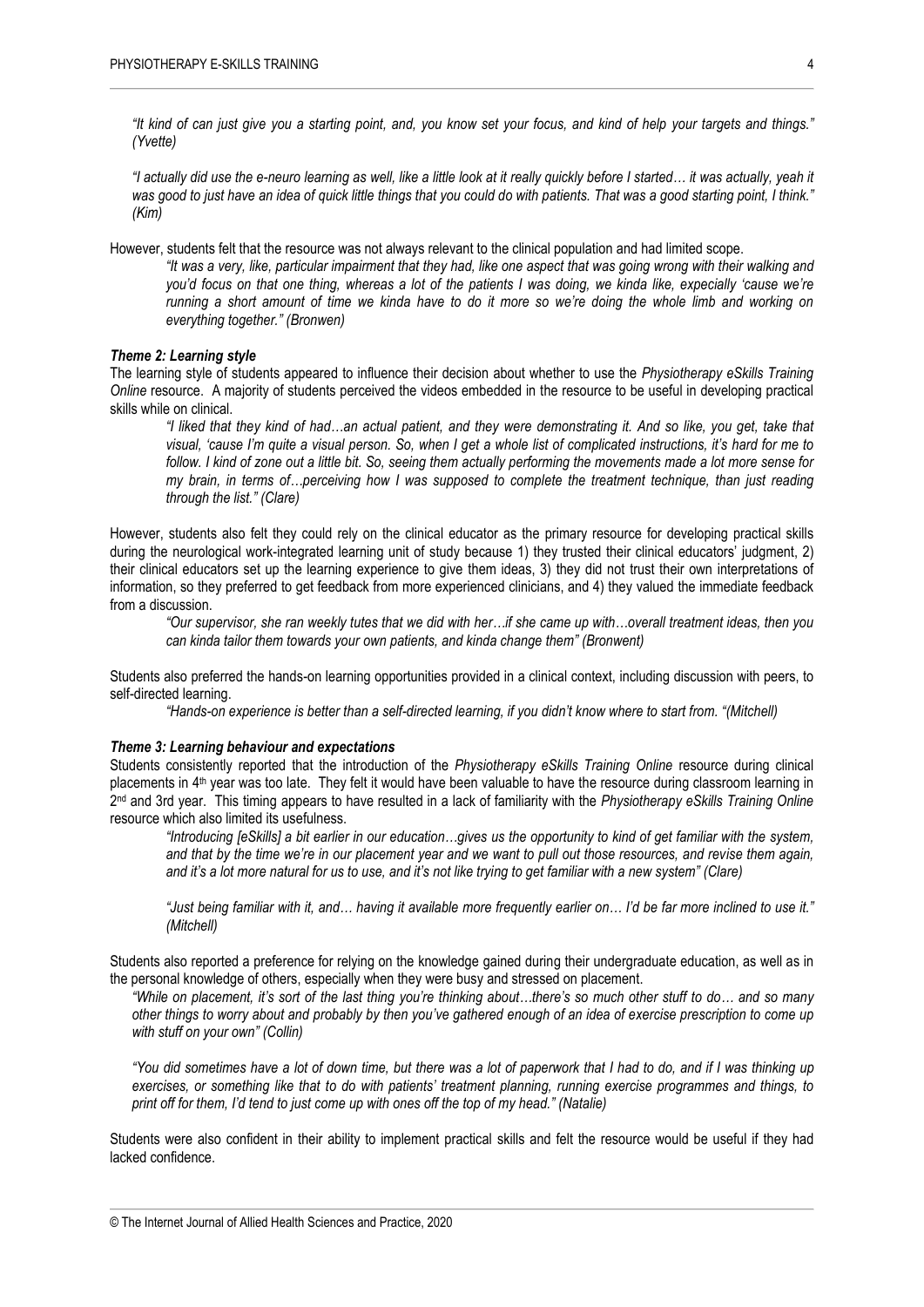*"If I hadn't been doing so well, then I would have been looking up more resources. But because I was quite happy with how I was going, and my supervisor was really happy with how I was doing, I didn't necessarily feel the need to do a lot more study." (Genevieve)*

*"I think [the eSkills] looked like a good resource when you showed it…to us, but… between being well prepared here and going into a placement that didn't really require it, I just didn't use it" (Collin)*

It also appears that the expectations of the clinical educators influenced the perceived usefulness of the resource. Students perceived that clinical educators provided structure for learning practical skills during the clinical placement and did not expect students to be independent in coming up with practical skills for managing their patients.

*"So the students are allowed to observe, but not really run something themselves and then by the time you are allowed to run something yourself, it's… been set up for you already…so when it came time to picking exercises and so on which the e-skills would've been good for, they [the patients] mostly already had a programme set up, that I was just continuing." (Collin)*

#### *Theme 4: Technical issues*

Students identified technical elements of the *Physiotherapy eSkills Training Online* resource that were both useful and not useful. Students felt that the inclusion of video footage and PDF outline were useful for their learning on clinical placement, and while some found the resource easy to navigate, some students found it more difficult to navigate.

*"I liked how I could watch it and look through it and you also, how you had the wee tips and things like that to look at, as to what kind of compensatory movements they might do and what to look out for." (Bronwen)*

*"When I like clicked on the PDF, I'm like ah this laid out really nicely, like this'd be perfect, 'cause it tells you what it's doing, how it was gonna do it, and you'd have all the steps there" (Katie)*

Students also offered ideas about ways to improve the resource for the future.

*"Maybe like having like a mobile phone app or something like that, where you could access it on your phone. (Bronwen)*

#### *Theme 5. Practical issues*

Students perceived several difficulties in accessing the *Physiotherapy eSkills Training Online* resource. The identified two main reasons were 1) The link to the resource was not provided in timely manner, and 2) There was limited access to computers and/or internet at the clinical site placement.

*"I didn't actually receive access to [eSkills] until about half-way through the placement. So, we'd been told about it before the placement…but for some reason or another we didn't receive access until, like the end of week two, beginning of week three…and by that stage…everything else I was doing was working well for me." (Genevieve)*

Students also felt that there were sufficient resources provided or recommended by the clinical educators, such that they did not need to use the *Physiotherapy eSkills Training Online* resource. They also reported that there was insufficient time during the clinical placement to utilise the resource.

*"And in the evenings, when I otherwise would have probably been looking stuff up like that, I tended to be more researching the literature, regarding things, rather than coming up with specific exercises" (Natalie)*

*Researcher: "So you were more reviewing patient notes rather than looking up resources?" "Yeah, case presentations, and then even just…keeping up with the clinical diaries and the portfolios and the feedback, and everything you've got to do on top of that. "(Collin)*

*"Our supervisor, she ran weekly tutes [and]…if she came up with, like, just overall treatment ideas, then you can tailor them towards your…own patients, and change them and things like that. So I used that a lot, also, just looking up articles and things like that, like PEDRO I used a lot, just, especially like the sensory training and things like that, to look up ideas that they use and things like that. And used that with my patients. And then…talking to the other students and things like that and talking to them about what treatment ideas they'd do with someone that had a certain impairment and ideas like that." (Bronwen)*

#### **DISCUSSION**

This study examined the use and value of the *Physiotherapy eSkills Training Online* resource during a neurological workintegrated learning unit of study in resource-naïve physiotherapy students. Only a small number of students accessed the resource on a few occasions. The majority of access occurred outside of work hours. Students reported that they did not use the *Physiotherapy eSkills Training Online* resource for several reasons: the content of the resource was not always relevant to their specific population; their learning style meant they preferred to rely on their clinical educator and hands-on experience; and felt that they had sufficient other resources provided by the university and/or clinical educators. Furthermore,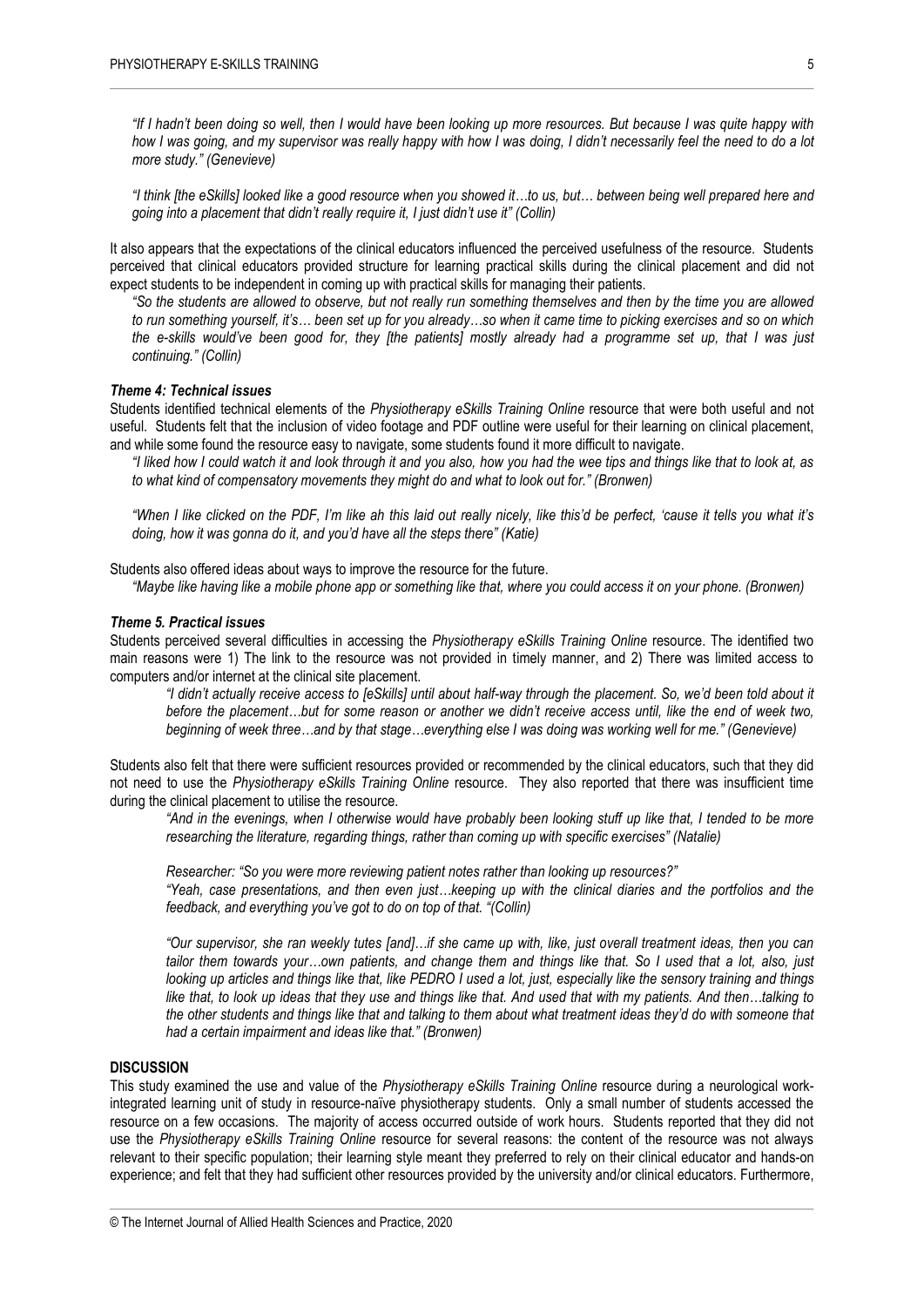they lacked familiarity with the resource and had no expectation from the clinical educators regarding its use; had limited access to computers and/or the internet; and were not provided with sufficient time at work to access the resource.

In this study, the *Physiotherapy eSkills Training Online* resource was introduced to students at the commencement of their neurological work-integrated learning unit of study in their final year. At this time, students had already completed all theoretical units of study related to neurological physiotherapy. While there were practical issues making access to the resource difficult, problems such as lack of familiarity and lack of expectation in using the *Physiotherapy eSkills Training Online* resource may have been the result of the resource not being embedded in the neurological academic curriculum prior to the neurological work-integrated learning unit of study. For example, at the university where the resource was developed and embedded in the neurological academic curriculum, 112 students made 4,498 hits on *Physiotherapy eSkills Training Online* resource over one academic semester, ie, 40 hits per student. <sup>11</sup> In addition, when it is aligned with the learning outcomes of an academic unit, students have significant benefit in terms of performance of their skills during examination, and perceive that the resource would be useful during the neurological work-integrated learning unit of study. <sup>8</sup> This is consistent with the findings of similar studies in physiotherapy, where online resources have been found to be useful for performance of practical skills when the resource is embedded in the unit of study. 12 Adult learners are motivated by learning resources that are perceived to be relevant and have real-world application. 13 It is possible that students need to be familiar with a resource prior to their work-integrated learning unit of study to perceive its relevance and value and therefore use it in a clinical context.

Students perceived clinical educators to be the most useful resource for developing practical skills during the neurological work-integrated learning unit of study. Graduate physiotherapists most frequently use clinical experience to inform clinical decision making, more so than research evidence, so it is unsurprising that students opt for clinical educator experience as the primary resource to support their clinical decisions as well.<sup>14</sup> During the work-integrated learning unit of study, it is likely that students were in the cognitive stage of learning the practical skills required for neurological physiotherapy. 15 During the cognitive phase of learning students experiment with different ways to perform new skills, and then utilise feedback to find the most effective strategy14. The presence of a clinical educator ensures that feedback is available. It is clear that learning requires timely and specific feedback for students to improve performance. <sup>16</sup> The presence of an expert also promotes learning. 17 Specifically, social interaction with an expert, in this case a clinical educator, enhances learning more than learning by ones' self (i.e. using the *Physiotherapy eSkills Training Online* resource independently out of work hours). The resource was not embedded in the academic curriculum, and thus students had not established it relevance. Therefore, the students considered the clinical educator to be a sufficient resource to promote their learning of practical skills.

#### **Strengths and limitations**

We assumed that students would use the resource and find it useful. Given that they did not use it very much, the focus of the study shifted to exploring why they did not use it, so that this situation could be rectified in the future. A strength of the study was that semi-structured interviews were conducted by a researcher not involved in the academic assessment of students. This allowed a sense of anonymity for students that may have promoted more honesty during the interview than if interviews had been conducted by a member of staff known to the students. Similarly, expression of opinions may have been restrained had the interview been in a focus group. A limitation is that students who were interviewed were the students who had chosen to use the *Physiotherapy eSkills Training Online* resource at least once. Therefore, the data may reflect the opinions of a sub-set of students that is not representative of all students. For instance, it may be that students who were aiming for outstanding achievement during the work integrated learning unit of study chose to use the resource, or reciprocally, it could be that students who were underperforming considered using additional resources to assist them.

#### **CONCLUSION**

While the *Physiotherapy eSkills Training Online* resource has been previously demonstrated to be a useful resource for developing practical skills in physiotherapy students prior to work-integrated learning, it was not used by resource-naïve physiotherapy students during their neurological work integrated learning unit of study.<sup>8</sup> As such, the value of the resource during work integrated learning could not be established. Semi-structured interviews revealed that students perceived the low usage to be related to the content of the resource, learning style, learning behaviours, and expectations and practical issues. The content of the resource was not always perceived to be related to the clinical caseload, and students preferred direct contact with clinical educators and hands-on practice in terms of their learning style. The late introduction of the online resource meant that students had not incorporated it into their learning behaviours and expectations of learning, and lack of computer access and time restrictions created a practical barrier to using the resource. If these barriers could be overcome, it is possible that use of the *Physiotherapy eSkills Training Online* resource may be higher. For example, if there is an expectation that students will benefit from an online resource during learning away from the university, then ensuring accessibility during clinical hours is important. Furthermore, online resources that are designed to be useful during workintegrated learning should be embedded in a preparatory academic unit of study, so that access as part of learning becomes habitual, and that the relevance and value of the resource can be established by the student.